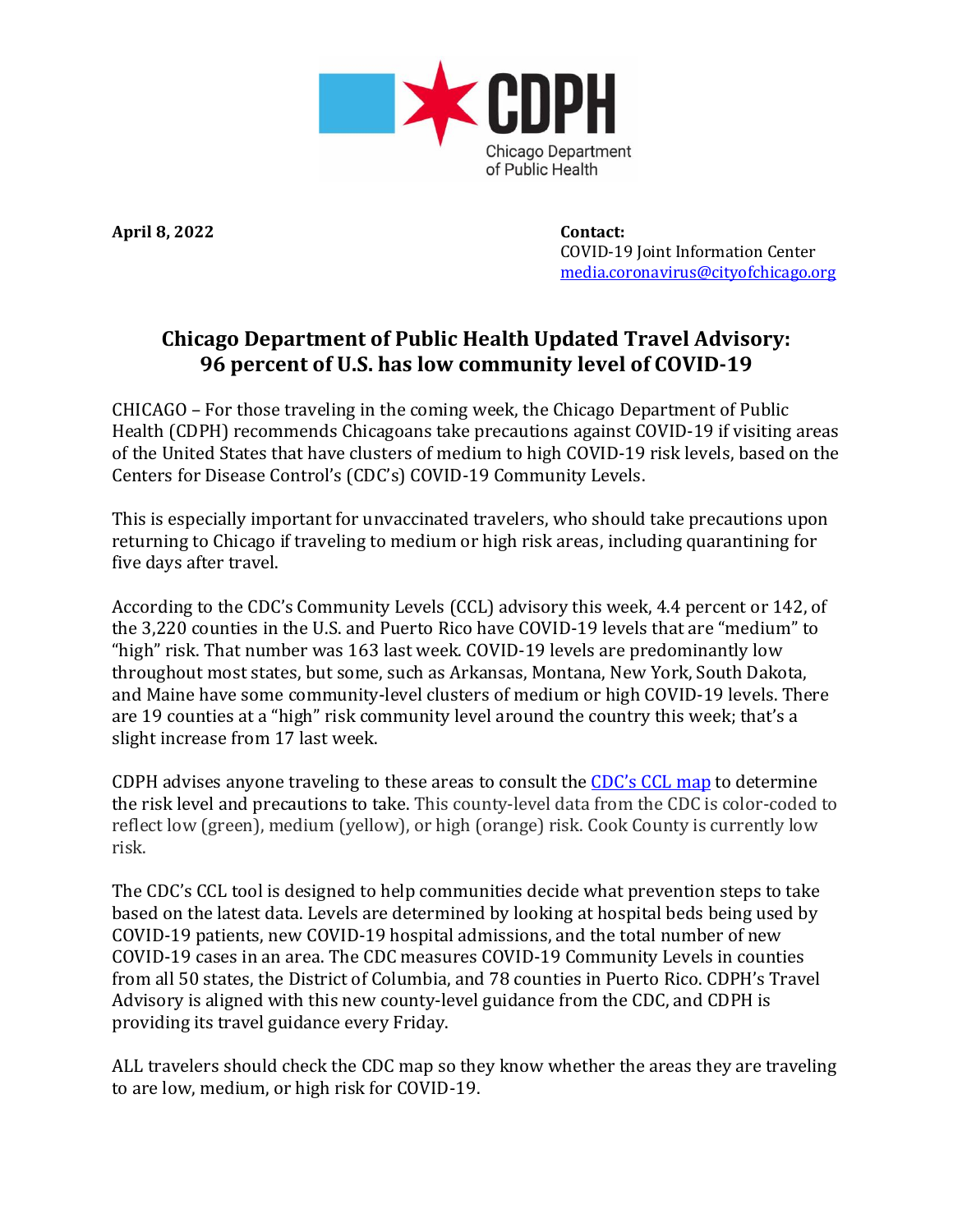- If areas are **low risk (green)**, no additional action must be taken. Continue to follow standard guidance related to travel.
- If the areas are **medium risk (yellow)**, consider wearing a mask in indoor public places.
- If the areas are **high risk (orange)**:
	- o Wear a mask in indoor public places.
	- o Travelers who are age 5 or older and are *not* up to date with their COVID-19 vaccines are advised to avoid travel to high-risk (orange) counties.
	- o Unvaccinated Chicagoans age 5 or older who travel to high-risk (orange) counties, upon returning to Chicago are advised to follow CDC guidance:
		- Stay home and quarantine for 5 days after travel
		- Take a COVID test 3-5 days after return if it is positive, stay home and [follow CDC guidance.](https://www.chicago.gov/city/en/sites/covid-19/home/managing-your-health.html?#tab-whattodo)
- ALL travelers are also advised to:
	- o Ensure you are up-to-date with COVID-19 vaccines (including boosters) *before* any planned travel.
	- o Self-monitor for COVID-19 symptoms; isolate and get tested if you develop symptoms.
	- $\circ$  Consider packing an at-home COVID test in case you develop symptoms while traveling.
	- $\circ$  Bring a mask with you. Remember that masks are required at airports, on airplanes, and on all public transportation at this time. Businesses may also still choose to require masks.

Given that children under 5 are not yet eligible for vaccination, at this time they are exempted from the City's Travel Advisory, as long as the adults they are traveling with are vaccinated. Under the updated Advisory, CDPH continues to follow CDC guidance for all travel – including [international travel.](https://www.cdc.gov/coronavirus/2019-ncov/travelers/international-travel/index.html)

| govern to community beveloped only county |        |              |          |                |
|-------------------------------------------|--------|--------------|----------|----------------|
|                                           | Level  | <b>Total</b> | Percent  | % Point Change |
|                                           | High   | 1 Q          | $0.59\%$ | $0.06\%$       |
|                                           | Medium | 123          | 3.82%    | $-0.72\%$      |
|                                           | Low    | 3082         | 95.6%    | 0.66%          |

## **COVID-19 Community Levels in U.S. by County**

Vaccination continues to be the best protection against severe outcomes from COVID-19 – including hospitalization or death. The COVID-19 vaccine is widely available at pharmacies and health care providers across the City. CDPH will bring the vaccine to Chicago residents at their homes, free of charge, through Protect Chicago At Home. Up to 10 people at a residence (age 5 and up) can be vaccinated. Make an appointment at [Chicago.gov/AtHome](http://chicago.gov/AtHome)